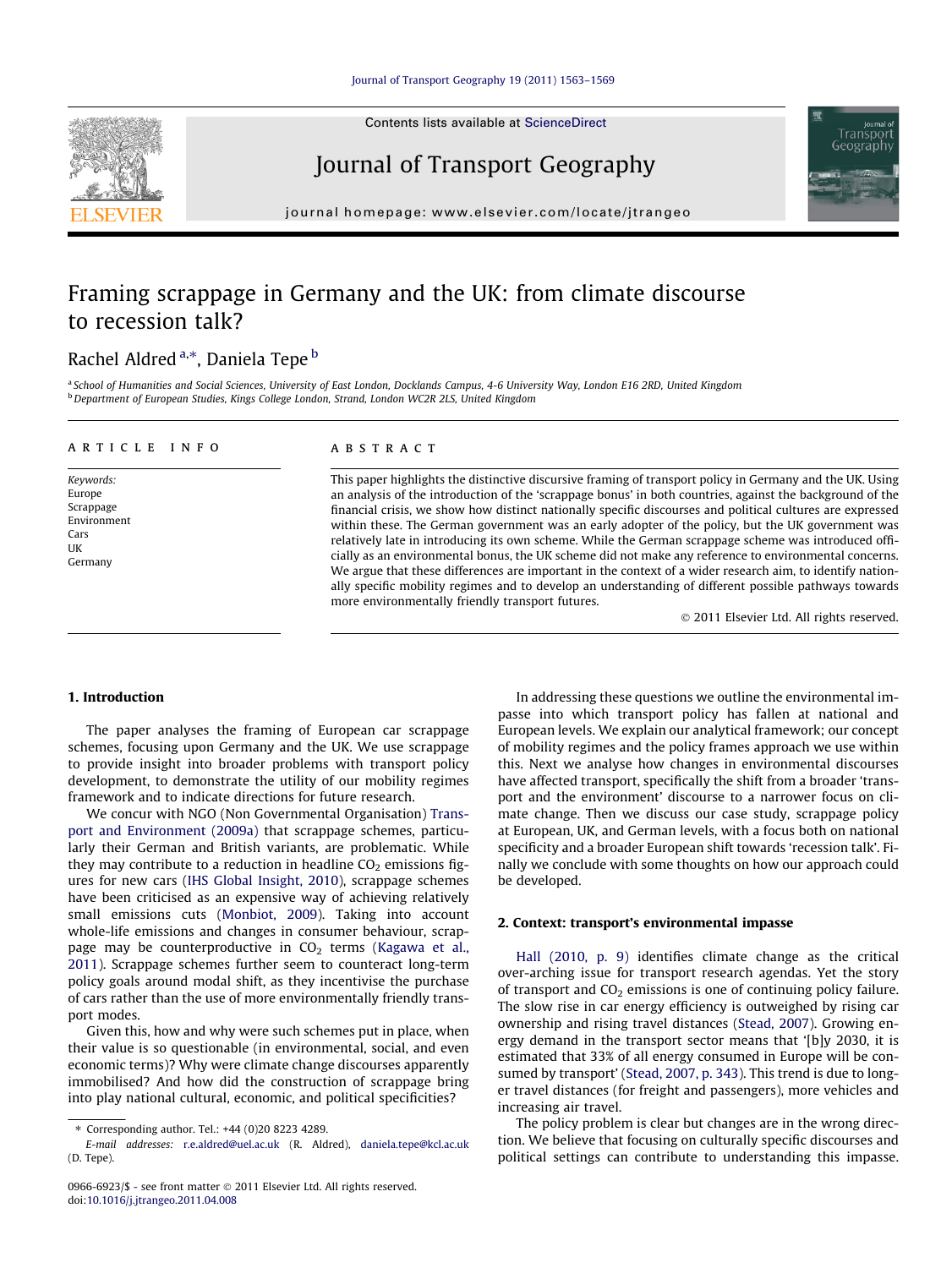'[A]pparently successful efforts in the transformation of policy rhetoric may fail to transform policy practices because either the rhetoric does not reach the routines of practice or the changes leave contradictory deeper cultural assumptions in place.' [\(Healey,](#page-5-0) [1999, p. 28\)](#page-5-0). Arguably this happened in UK transport policy as 'new realism' became 'pragmatic multimodalism' [\(Walton and Shaw,](#page-6-0) [2003\)](#page-6-0). At a European level transport policy discourse demonstrates long-standing, acute and unresolved tensions between ideals of European free trade and Europe as a 'global environmental leader' ([Hall, 2010](#page-5-0)).

Speaking at the British Sociological Association Presidential Event 2010, John Urry argued that more positive imaginaries and incentives for sustainable futures could help to address this deadlock [\(Urry, 2010\)](#page-6-0). We suggest in this article how a mobility regimes approach can support this project, through developing knowledge about the different political opportunities for change presented in different national policy contexts. What might be considered a 'positive' policy discourse or proposal in Britain might not have the same implications in Germany, and vice versa. Scrappage enables us to study relationships between discourses and policies in contrasting national contexts.

#### 3. Analytical approach: mobility regimes and policy frames

We use the term 'mobility regimes' to characterise changing and differentiated structural and discursive factors that shape and constrain ways of moving people and things. Mobility regimes incorporate policy frames, socio-economic specificities, and historically conditioned discourses and practices. The concept implies a research agenda investigating the roles of historically specific economic, political and cultural processes within contemporary capitalist societies (Urry, 2000, 2004). It encourages a comparative and socially rooted approach to analysing transport that is multilevelled and rooted in the history of geographically differentiated transitions to mass motorisation.

Our approach acknowledges the relative autonomy of transport while maintaining its connection to other areas of policy and practice. Mobility regimes are affected by environmental discourses and associated policy-making, which have now achieved some legitimacy within transport policy processes ([Golbuff and](#page-5-0) [Aldred, 2011\)](#page-5-0). Mobility regimes are embedded in, and operate through, everyday routines including work (do employers allow home working?) and schooling (does locality or 'choice' dominate school provision?). The approach allows a focus upon the changing and contextual nature of the 'car system' (Urry, 2007; [Dennis](#page-5-0) [and Urry, 2009](#page-5-0)). Mobility regimes shape political responses to problems caused by twentieth century transitions to mass motorisation and so produce both obstacles to change and entry points.

Because of its multi-levelled nature a mobility regimes approach can co-exist with a variety of methodological approaches. Here we use policy frames to analyse scrappage policies. Concepts of framing were initially used in the sociology of social movements and in political science to analyse how the definition of political and sociological issues affects agenda setting. For social movements to succeed exponents must reformulate their values and motivations, adapting them to the orientations of those they wish to organise [\(Snow et al., 1986; Tarrow, 1994; Della Porta and Diani,](#page-6-0) [1999\)](#page-6-0).

In political science, two distinct perspectives on framing draw on different bodies of social scientific literature and have each developed a distinct research focus ([Daviter, 2007](#page-5-0), p. 656). The first perspective builds upon [Schattschneider's \(1960\)](#page-6-0) understanding of politics where conflict and competition structure 'the terms of reference and the development and processing of political ideas and political demands' ([Mair, 1997](#page-5-0), p. 949). This implies a focus upon political actors, their interests and interest constellations. The second perspective draws on the work of [Schön and Rein](#page-6-0) [\(1994\).](#page-6-0) Framing here

'offers a useful metaphor for how actors give a coherent organisation to a complex reality by selecting for attention a few salient features. At the same time, they argue also that the nature of 'objective' reality might be found in the world's tendency to resist our interpretations, leading to a discovery of the limitations of particular frames' ([Dudley, 1999](#page-5-0), p. 51).

A policy frames approach has contributed to the analysis of climate change discourse, focusing on competing interest claims and the use of metaphors or symbols to personify climate change and potential victims (e.g. [Slocum, 2004b](#page-6-0) on polar bears, [Fletcher,](#page-5-0) [2009](#page-5-0) on the redefinition of climate change as a 'security' issue). The (re)definition of climate change raises questions about the scale of political action. Climate change is seen as exemplifying a shift towards the global level, a transnational problem transcending state boundaries. Yet nationally specific approaches still contribute to the framing of policies at different levels ([Jordan, 2002;](#page-5-0) [Hajer, 1995; Knill and Lenschow, 1998; Lowe and Ward, 1998;](#page-5-0) [Brand, 2007](#page-5-0)).

A politics of scale and levels does not mean that the national has become obsolete but encourages us to focus on the redefinition of scales of political action. [Bulkeley argues \(2005, p. 890\)](#page-5-0) that as scales of engagement shift, objects of governance are themselves transformed. A shift from European to national level policy-making, in line with the principle of subsidiarity, affects the construction of policy objects and discourses. In this case the renationalisation of automobile policy-making has opened the way to lobbying that seeks to foreground the 'national car industry' as imagined community – and as victim rather than villain. The use of different scales to shape policy discourse produces social and environmental 'realities' that in turn shape political values and spatial politics ([Bunce and Desfor, 2007\)](#page-5-0).

Environmental issues are framed in different ways, using concepts such as 'environmental justice'. Such concepts are not fixed but form, in Aygeman and Evans' phrase 'vocabularies of political opportunity' (quoted in [Walker, 2009](#page-6-0), p. 370). Different vocabularies have different political implications, as many people particularly in lower income groups find it hard to relate to 'the environment' ([Burningham and Thrush, 2004](#page-5-0)), and climate change perceived as a global rather than a local issue may compound this problem. Yet while climate change is usually narrated as 'global' it can be 'scaled' at different levels in opposition to this dominant discourse through city-level campaigns and programmes ([Bulkeley, 2005; Mulugetta et al., 2010\)](#page-5-0).

Scrappage policy-making similarly mobilises and marginalises competing vocabularies of political opportunity, both 'environmental' and 'economic'. Scrappage may not even be seen as a 'transport policy'; being constructed within the frame of business and enterprise policy, or environmental policy more widely, as we discuss below. However this is characteristic of transport policy, which incorporates and is incorporated within many other policy domains such as health ([Aldred, 2010](#page-5-0)).

Focusing on scrappage as a transport policy here helps us to understand how issues relating to climate change and economic concerns are played off against each other in different policy contexts. Below we examine the changing policy consensus leading to the rapid spread of scrappage policies across European countries, focusing upon differences between Germany and the UK. We attribute these differences to distinct mobility regimes shaping the policy frames used to understand the interrelation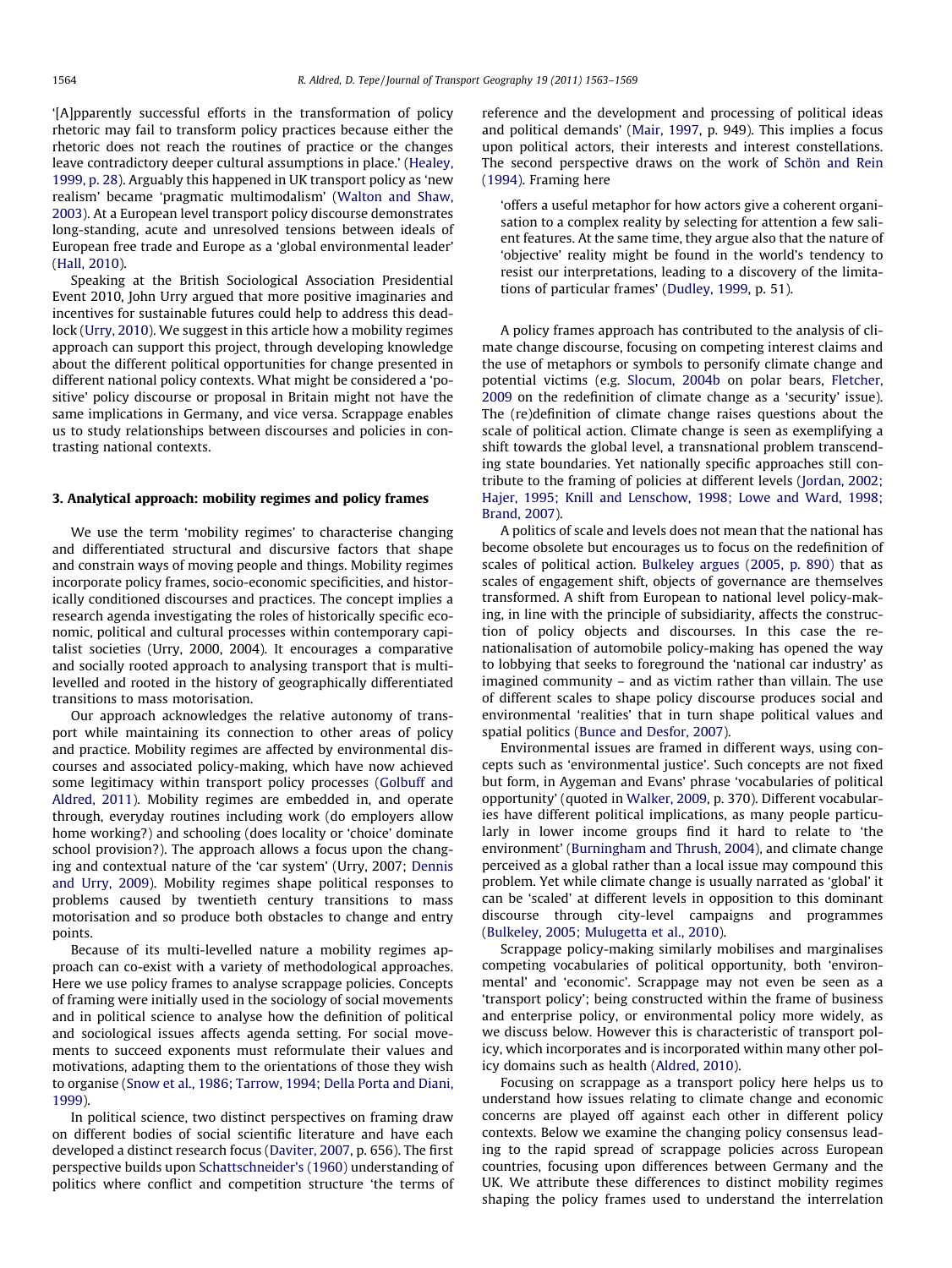between 'transport' and 'climate change'. We aim to give an insight into the distinctiveness of historically specific national mobility regimes, encouraging further research in the area.

## 4. From environmental discourse to climate change discourse

European transport policy discourse has increasingly been shaped by language and concepts used in climate change discourse ([Hall, 2010; Walton and Shaw, 2003](#page-5-0)). The European car industry has been targeted by such challenges and has made concessions, accepting previously opposed mandatory  $CO<sub>2</sub>$  emissions regulation in 2008. The conceptualisation of climate change as a super-issue superseding other environmental issues framed the definition of policy issues and the scope of appropriate responses, in culturally specific ways. This has affected transport policy-making at European and national levels, with somewhat different effects in Germany and in the UK.

In the case of cars and  $CO<sub>2</sub>$  legislation, the perceived urgency of the climate threat ultimately trumped the automobile industry's long opposition to mandatory regulations. Despite limitations, the legislation both used climate change discourse to frame transport policy-making and represented a challenge to core beliefs traditionally expressed in European transport policy documents ([Giorgi and Schmidt, 2002\)](#page-5-0). The policy debate was constructed within an 'ecological modernisation' perspective [\(Hajer, 1995\)](#page-5-0) stressing commonalities between economic and environmental interests. This allowed the legislation to appear as serving otherwise potentially opposing interests in the wider context of apparently healthy and growing economies. With  $CO<sub>2</sub>$  the main target, issues less obviously amenable to technological solutions (such as road danger, local congestion and local air pollution) were sidelined.

The proposed emissions legislation was portrayed as incentivising technological improvements to support environment and economy, tweaking a fundamentally healthy European automobile market and helping industry to plan more effectively for a lowercarbon future. Importantly, attempts to limit speeds and advertising were removed from draft legislation, demonstrating the effective lobbying capability of the automobile industry at European as well as at national levels. Potential solutions became based around reducing engine emissions while keeping other factors constant, allowing the 'car system' to continue expanding on a structural level, while slowly decarbonising in terms of individual new cars. Moreover, the assumption that emissions regulation should support the automobile industry left 'environmental transport policy' vulnerable to a shift in policy frame if economic conditions changed.

At national levels, the impact of climate change discourse has been substantial but differentiated. This is demonstrated by a comparison of policy debates in the UK and Germany. Other environmental discourses have continued to have a higher priority in German political discourse, while in the UK there has been a more dramatic shift at least at an official level. There is a history in the UK as defining transport as an environmental problem, in terms of local pollution, local congestion, and quality of life. Prior to the institutionalisation of climate change discourse, in the 2001 UK environmental attitudes and behaviour survey ([DEFRA, 2001\)](#page-5-0) most respondents spontaneously mentioned 'traffic' as the key environmental issue for the future.

The terms of the UK debate have shifted dramatically since then as 'cars and  $CO<sub>2</sub>$ ' has become increasingly prioritised. This was demonstrated through the setting up and resourcing of bodies such as the Low Carbon Vehicle Partnership (LCVP) and the Office for Low Emission Vehicles (OLEV). This looks set to continue with the current Conservative-Liberal Democrat government focusing even more strongly on technological solutions to environmental problems [\(Hammond, 2010](#page-5-0)). While the less technologically focused Cycling England and Commission for Integrated Transport were axed in the new government's quango<sup>1</sup> review, LCVP (an ad hoc advisory group) and OLEV (a cross-Whitehall team) were left out of this review and continue to exist.

In Germany, awareness of global warming is high: more than half of the population fear it will strongly affect themselves, their quality of life and their families [\(Weidner, 2005](#page-6-0), p. 56). However, it is seen as among a number of environmental problems: surveys rank climate change as the third most pressing environmental problem, behind protecting water, soil and air and conserving energy sources and raw materials [\(Kasemir et al., 2000\)](#page-5-0). According to Weidner the normative concept of 'public interest' plays a distinctive role in German politics and policy-making, 'especially when justice and equity issues are involved' ([Weidner, 2005](#page-6-0), p. 75). This concept is strongly related to a national public interest, contrasting with a global or cosmopolitan norm of justice.

Although climate change discourse has increasingly influenced German political discourse, a politics of more localised transport pollution continues to mobilise citizens. Germany retains strong traditions of locally regulating car emissions (in particular, particulate matter) through city-level action. In response to the car scrappage scheme a number of German cities introduced local 'bike scrappage' programmes ([Transport and Environment,](#page-6-0) [2009b](#page-6-0)). By contrast in Britain a local politics of vehicle emissions has been relatively lacking until the recent London Low Emission Zone, and  $CO<sub>2</sub>$  has become the key campaigning issue in the area of transport.

As the ' $CO<sub>2</sub>$  and cars' discourse has become more prominent, especially at European and UK levels, this has generated both opportunities and problems. On one hand  $CO<sub>2</sub>$  and cars' discourse has helped to give 'the environment' a higher priority due to the high profile of climate change as global threat. However, the danger is that climate change appears as an issue which (a) cannot be understood by people through everyday experiences and (b) appears amenable to technical fixes – in this case, lower carbon cars ([Slocum, 2004a\)](#page-6-0).

#### 5. The year of scrappage

The compromise cars and  $CO<sub>2</sub>$  regulations crawled into place at the end of 2008. 2009 became the year of scrappage or 'cash for clunkers'2 ; although as we explain below different socio-political contexts in Britain and Germany shaped the two countries' 'year of scrappage' differently. As Europe moved deeper into recession, people were buying smaller cars, stopping buying cars, or driving less. In the UK in 2008, motor traffic fell by 1%, unprecedented in recent decades [\(Webster, 2009](#page-6-0)). Such a reduction is a policy aim in many European countries, including UK and Germany (e.g. [Department](#page-5-0) [for Transport, 2009](#page-5-0)). However, instead of hailing a success, the debate was abruptly reframed from environmental opportunity to economic threat. As the focus shifted from 'European environmental policy' to 'national car industries', the potential for negative economic events to generate positive behaviour change became inconvenient.

This was a twofold shift in policy frames: firstly, framing stagnating car sales and falling travel as a crisis and secondly, framing this crisis as one appropriate for action at the national level. This

Quango: Quasi-Autonomous Non-Governmental Organisation, otherwise known as Non-Departmental Public Bodies.

<sup>2</sup> The term refers to the introduction of the US version of scrappage (US Car Allowance Rebate Scheme) which only allowed the exchange if the new car is smaller than the car to be scrapped and uses less petrol ([NY Times, 2009a\)](#page-6-0). The US scheme involved detailed instructions on the scrappage process in an attempt to avoid reselling.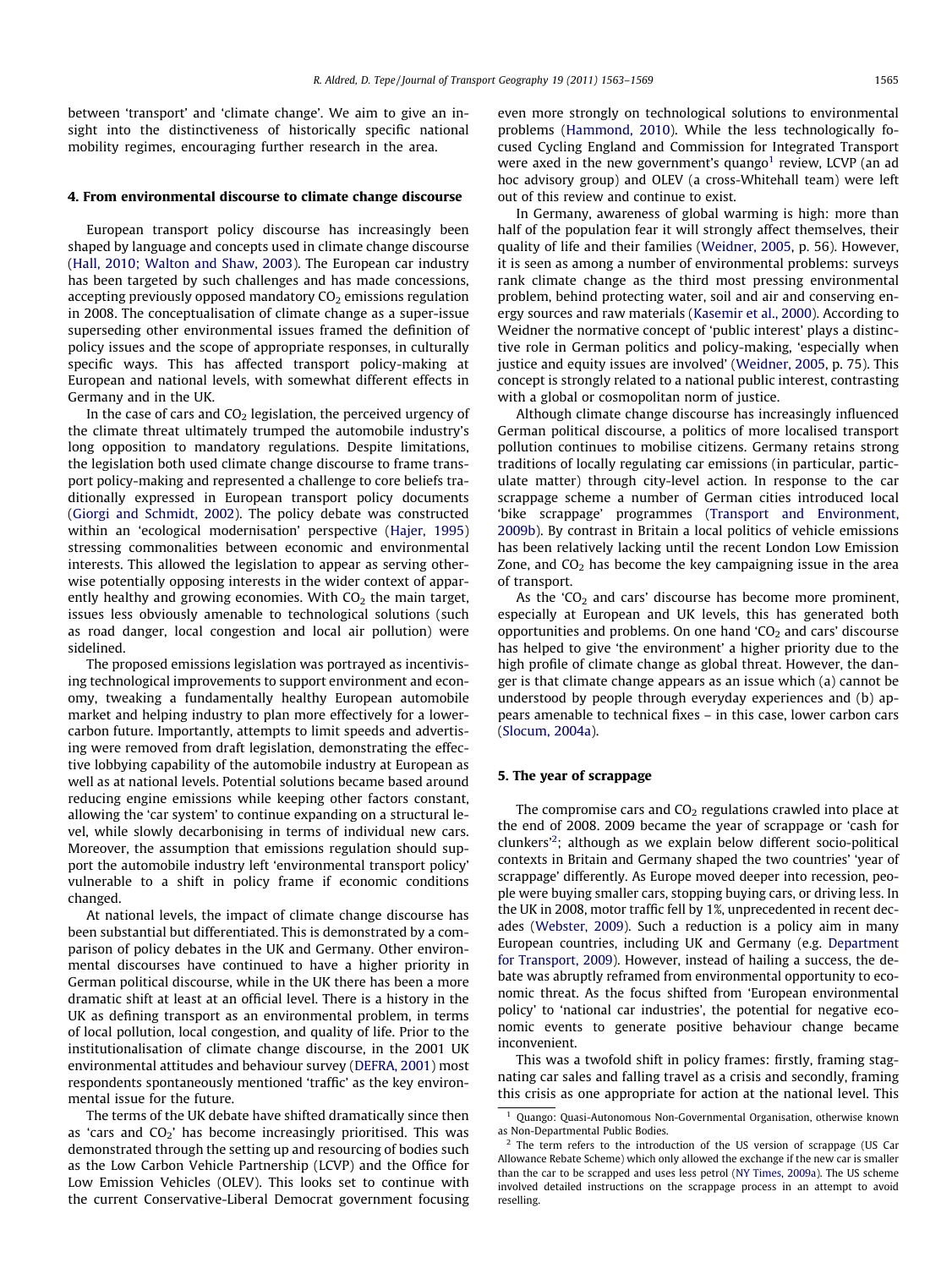

Fig. 1. New passenger car registrations, Germany, UK, EU15. Source: ACEA data (http://www.acea.be/index.php/news/news\_detail/new\_vehicle\_registrations\_by\_ country/).

produced a discursive context for European countries to protect their 'own' industry. States hurriedly introduced national scrappage schemes, paying drivers to have old cars destroyed conditional on buying a new one. The details of these schemes were nationally decided, but exhibited similar characteristics: although some included limited environmental criteria, none gave drivers money to scrap an old car in exchange for a public transport season ticket, a bicycle or walking equipment.

Fig. 1 demonstrates how European scrappage schemes 'revitalised' the European car market, whose sales fell only by 1.6% in 2009, despite the recession ([Motor Trade Index, 2010\)](#page-5-0). In Italy, France and Spain scrappage schemes boosted car sales as late as January 2010; according to the French Car Makers Association, French car sales rose by 14% in January 2010 ([Global Times, 2010\)](#page-5-0).

While national schemes are distinct, with Spain offering interest free loans and Austrian car dealers paying 50% of incentives, the only western European countries that had not introduced scrappage schemes of any couleur by late 2009 were the Scandinavian countries, Belgium and Switzerland. Fig. 2 shows the main features of the major European scrappage schemes.

In September 2008 the German 'Abwrackprämie' was proposed by Mathias Wissmann, President of the VDA (Verband Der Automobilindustrie, automobile industry association) to address the consequences of the financial crises for the German car industry. It was initially promoted by leading SPD (Sozialdemokratische Partei Deutschlands, social democrats) politicians including Minister of Foreign Affairs and shadow chancellor Frank-Walter Steinmeier against voices from the CDU (Christlich Demokratische Union, conservatives) government ([Der Spiegel, 2009b](#page-6-0)). Officially introduced as the 'environmental bonus' (Umweltprämie) it introduced in January 2009 as part of the Government's Konjunkturpaket II. The German government put aside 5 Billion Euro to finance the costs of the scheme. Until the scheme ran out in September 2009, 2500 Euro was paid to those qualifying for the bonus.

Britain's scheme was similar except the amount offered to purchasers was more generous and the cost split between the dealer and the government. But the story of its introduction is different. When the UK announced its scrappage scheme in April 2009, ten other European countries already had schemes in place.<sup>3</sup> The British scheme was introduced after a vocal campaign by newspapers and industry lobbyists. In March 2009, the Sun tabloid (Britain's

| UK      | >9 years                     | <b>None</b>                                             | £2000 (split<br>between dealer<br>and government) |
|---------|------------------------------|---------------------------------------------------------|---------------------------------------------------|
| Germany | > 9 years                    | <b>None</b>                                             | €2500                                             |
| Spain   | >10 years                    | $<$ 140 g/km                                            | 0% loan (up to<br>€10000)                         |
| Italy   | >10 years                    | <140 g/km (petrol) €1500<br>or $<$ 130 g/km<br>(diesel) |                                                   |
| France  | >10 years                    | $<$ 160 g/km                                            | €1-2000                                           |
| Country | Age of car to be<br>scrapped | Emissions criteria <sup>a</sup> Incentive               |                                                   |

<sup>a</sup> Not including the EURO-IV-Norm

Fig. 2. Key features of major European scrappage schemes.

top selling newspaper) launched a high profile campaign to make the UK government 'pay for your bangers' ([Lanning, 2009\)](#page-5-0). Normally Eurosceptic to the point of xenophobia, the Sun called on the UK government to emulate the Germans. Other newspapers supported the call and on 22nd April the UK scrappage scheme was announced. Below we argue that the different policy trajectories in the two countries reflects the relative power positions of the German and the British car industries, and highlights the embeddings of these schemes in nationally-specific discursive structures and policy.

#### 6. Framing scrappage in Germany and the UK

Although the UK and Germany both introduced scrappage in apparently similar political contexts, the introduction of the schemes highlights historically specific societal discourses and political cultures reflected in the 'framing' of the topic. This section analyses how the strength of the car industry and environmental policy discourses interacted to produce different constructions of 'scrappage' in Germany and the UK. In Germany both are strong while in the UK both are relatively weak; this matters in the framing of scrappage policy and challenges to it.

Although the full impact of the economic crisis is yet to be seen, the German car industry remains economically and politically powerful. This is despite leading social scientists repeatedly announcing its death ([Deutschlandradio, 2004\)](#page-5-0) as in 2004 when Opel laid off a significant part of its workforce.<sup>4</sup> Like the French car industry, the German industry has maintained its competitive position in relation to Japanese companies Toyota and Honda.5 [Pries](#page-6-0) [\(2005, p. 2\)](#page-6-0) argues that this was due to the state playing 'a significant, also steering role in the economy, specifically in the motor economy'. The 'old' European model of 'Sozialpartnerschaft' (social partnership) dominating the regulation of various societal interests in Germany was decisive.

The German car industry even increased its dominance in German society and politics because of its internationally competitive position, with new records in exports during the early 2000s and increasing employment in the sector [\(Nunnenkamp, 2008](#page-6-0); see also [Nunnenkamp, 2008\)](#page-6-0). Its influential role inside and outside Germany is further strengthened by its organisational structures. The Verband deutscher Automobilindustrie (VDA) unites not only all car manufacturers but also most component suppliers.

The British car industry in comparison has been consistently weakened since the 1960s, finding it increasingly difficult to secure an internationally competitive position [\(Church, 1995](#page-5-0)). This was aggravated by Thatcherite attempts to shift the British economy away from regionally based manufacturing both unions and the Labour Party were traditionally strong. During this period once

<sup>5</sup> The full impact of Toyota's crisis of mass car recalls is not yet known.

<sup>3</sup> Germany introduced its scrappage scheme in January 2009, with France having introduced its scheme in December 2008. Countries that followed throughout 2009 included Italy, Spain, Portugal, Austria, the Netherlands, UK, Romania, Egypt, Spain, Japan and the US. Russia introduced a similar scheme in 2010 ([Russland Aktuell,](#page-6-0) [2009](#page-6-0)).

 $4$  The impact of the refusal of General Motors in late 2009 to sell Opel have yet to be seen.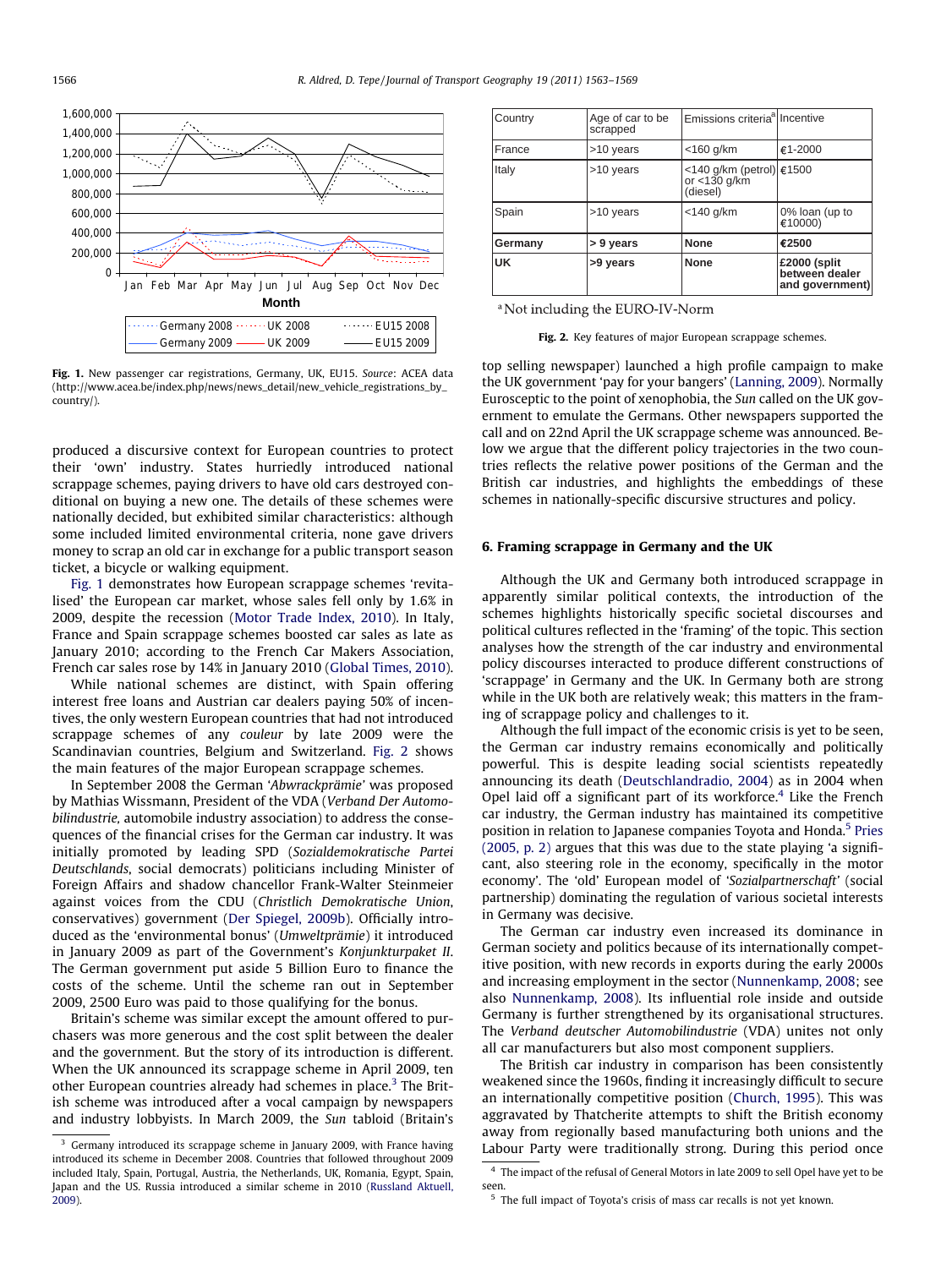dominant British-owned mass-market manufacturers collapsed or were bought up. The remaining UK-based car industry is now export-oriented, with around 200,000 workers directly accounting for 5.9% of UK manufacturing employment [\(NAIGT, 2009\)](#page-5-0). While production remains significant, employment levels continue to fall. UK car manufacturing has shed over 10,000 employees on average every year for the last 10 years [\(NAIGT, 2009](#page-5-0)).

While postwar UK economic development – increasing favouring London-based and financial interests – has weakened the position of regions relying on manufacturing, the situation in Germany is different. The regionalisation of the German car industry strengthens the hand of German federal states (Laender) in key locations such as North Rhine Westphalia and Bavaria. Regional politicians there promote the regionally based motor industry when it comes to securing locations and/or questions of employment. The different political situation in the two countries highlights the different construction of 'scales of engagement in policy' ([Bulkeley, 2005](#page-5-0)). One example of the role of German regional politicians is former Hessian minister, Roland Koch's efforts in negotiating a buyer of Opel in 2009 [\(Der Spiegel, 2009a](#page-6-0)). Partly due to the absence of federal states, partly due to the weakness of the UK car industry in linking interests with political regions, there is no UK equivalent.

The culture of the manufacturers matters as well as their contrasting economic positions. In Germany, manufacturers tend to make middle market and high end vehicles, rather than the smaller vehicles made in France or Spain. While this is part of the regional organisation of European car production, it simultaneously maintains different national political cultures. For German manufacturers, promoting their product as 'green' is a marketing strategy aimed at more affluent customers. A message that scrappage is economically necessary would potentially damage their brands, which seek to position themselves as luxury or successful, not struggling. $6$  In the UK, where the car industry has long been seen as struggling, economic messaging may be more important and less threatening to the brands.

Calling the scheme an environmental bonus (while it was publically discussed as a scrappage-bonus) reflects the self-representation of the German Government as Green, and the media representation of Angela Merkel as the 'Klimakanzlerin' (climate chancellor) . It may also be an attempt to connect with the self-representation of Germans as 'green drivers' (see [European Commis](#page-5-0)[sion, 2007](#page-5-0)). 'Eco-driving' has been included in the German driving test since the end of the 1990s (see [http://www.neues-fah](#page-6-0)[ren.de/neues-fahren/default.htm\)](#page-6-0). As [Meyer et al., 2002](#page-5-0) show, the integration of environmental discourses plays an important role in German politics. Policy initiatives may be portrayed and even labelled environmentally friendly, even if challenging discourses are supported by leading environmental organisations.

Major German environmental NGOs opposed the 'environmental' bonus as did the Bundestag parties Die Grünen and Die Linke.<sup>7</sup> Criticisms related to the lack of environmental conditions for the new car purchased, which might have included limits on the car's CO2 emissions or petrol consumption per kilometre [\(Der Spiegel,](#page-6-0) [2009a](#page-6-0)). Other criticisms questioned the effectiveness of the scheme in terms of supporting German car manufacturers, the effectiveness of the scheme in actually scrapping old cars ([NY Times, 2009b](#page-6-0)) and the scheme's long-term consequences.

In the UK, by contrast, a strikingly similar scrappage scheme was never portrayed as 'environmental', demonstrating that environmental discourse is less important to the framing of transport policy-making. Scrappage was introduced relatively late and the UK government initially 'only' allocated £300 million to the scheme ([BBC News, 2009](#page-5-0)). While the UK's motor industry body – the Society of Motor Manufacturers and Traders (SMMT) – had lobbied for the scheme, the European Commission co-ordinated pressure from other European leaders (Independent, 2009). In the UK press, discussion of a scrappage scheme only took off after other countries had already introduced such schemes. This we feel is related to the relatively weaker position of the UK motor industry. In this context it is worth noting that the SMMT does not organise only UK-based manufacturers but also manufacturers who sell into the UK.

Following the introduction of the UK scheme, rising vehicle purchases were widely greeted as an economic 'good news story', with relatively little debate around potential environmental consequences. The shift away from car travel encouraged by falling incomes and rising oil prices had been portrayed in the UK media, by governments, and by company and union leaders as a crisis without mitigating features (e.g. [Ruddick and Sibun, 2009; Clark,](#page-6-0) [2009](#page-6-0)), rather than – for example – as representing 'good' transport choices by individuals in an unfavourable situation. Scrappage was largely discussed in terms of impact on the car industry, with the most prominent critiques based around nationalism or consumerism (e.g. the likelihood that new cars would be produced abroad, or the failure of dealers to pass on savings to the consumer), rather than around the environmental impact of the scheme.

In the UK, the prioritisation of the economic over the environmental and failure to consider how ecological modernisation ([Mol, 2001\)](#page-5-0) might connect the two demonstrates the relative failure to embed an environmental transport discourse in policy-making. Although the UK government of the time also attempted to portray itself as 'green', this discourse was absent in the construction of its scrappage scheme. Conversely in Germany, a stronger car industry secured an earlier and more generous scrappage scheme, but one that for nationally specific reasons was framed in environmental terms. The countries demonstrate national differences in terms of the strength of environmental discourses, and the strength of domestic motor industries. These mobility regime differences have led to 'scrappage' being framed and implemented differently.

# 7. Conclusion

The story of how the hobbled cars and  $CO<sub>2</sub>$  legislation gave way to the Year of Scrappage demonstrates the limited impact climate change discourse has had upon policy frames. While 'business as usual' had been agreed by policy-makers to be unsustainable, when it appeared under threat many rushed to call for its return. Invoking 'economic necessity' put environmental advocates onto the defensive and blocked the alternative possibility of encouraging a shift away from the car while mitigating negative social consequences of this shift. In other policy areas too, such as housing (where UK environmental standards have recently been weakened) apparent enthusiasm for 'the environment' has waned as an 'age of austerity' casts environmental protection as unaffordable luxury.

In Germany and the UK, recession talk was used to reframe transport policy around nationally organised support for car industries. However, the policy frames differed, shaped by differently constituted mobility regimes. In the UK, scrappage was initially delayed by the then Labour government's reluctance to be seen to subsidise 'old' manufacturing industry. In Germany the 'national interest' – constructed there as distinctively important for policy – was swiftly framed as securing the competitive position of its car industry. This overruled the international or global interest in sustainable futures yet was framed to construct scrappage as supporting such futures; as the environmental bonus. This is in line

The authors thank an anonymous referee for this point.

The Greens and the Left Party.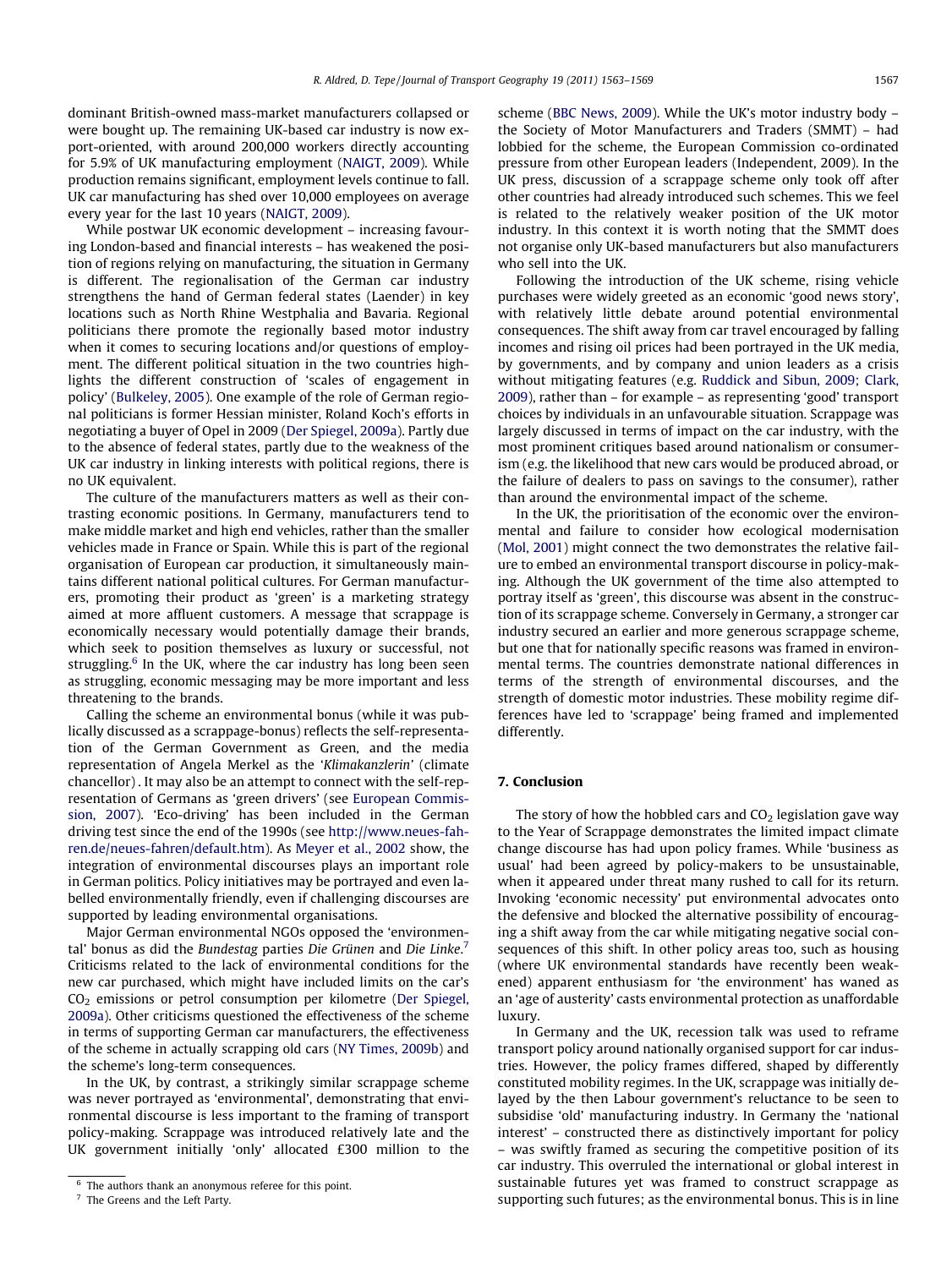<span id="page-5-0"></span>with a strong consensus within German society that developed countries should take a greater burden and carry greater responsibility for tackling climate change than less developed countries ([Weidner, 2005\)](#page-6-0) – hence the need to present and perceive even apparently unpromising policies as exactly doing this.

In the UK, the presentation of scrappage as purely economic demonstrated a profound failure to embed environmental criteria in transport policy-making The German picture is subtly different, indicated by the description of the scrappage scheme there as an environmental bonus. There the recession was still seen as offering a potential opportunity for the car industry to benefit from investing in 'clean technology'. This could be linked to the institutional 'greening'' of German political discourse, and the history of a 'European social model' stressing 'win–win' solutions (i.e. in this case, a sustainable capitalism), weaker in the UK. In Germany, policy-makers' perceived continuing need to use 'environmental' discourse offers a potential opening for change, albeit shaped by the limits of 'ecological modernisation' discourse.

Despite the limitations and tensions inherent in dominant environmental discourses, the environmental framing of transport policies is potentially important in creating opportunities for more radical challenges. Within Germany, the politics of local pollution has helped to keep the door open for environmental policy frames. Within the UK, movements attempting to relocalise environmental issues may play a similar role. Yet in both countries debates around cars and  $CO<sub>2</sub>$  are primarily conducted on behalf of 'the economy' or 'the environment' with issues around quality of life sidelined by a technological approach to climate change. Given the strong public interest in quality of life issues, strengthening this social dimension could contribute to maintaining an environmental framing in transport policy discourse.

At the beginning of this paper we suggested that scrappage provides an insight into broader problems related to transport policy development and how different national policy contexts continue to shape how this tension is framed and used to make policy. There are other substantial transport policy differences within a European context (for example, the positioning of cycling or the framing of public transport) that could be analysed using a similar approach. The European level entails its own cultural, political and economic interest constellations and particularities and further research would help to identify these. Combined with a clearer understanding of national mobility regimes this could help identify paths towards more sustainable transport futures.

#### Acknowledgements

This research was supported by a Promising Researcher grant from the University of East London. In addition to key stakeholders who kindly agreed to be interviewed, we would like to thank the participants in our LSE workshop 'Decarbonising the Car' and the RGS-IBG session on 'Alternative Transport Futures' where this material was discussed. Finally we would like to thank the anonymous peer reviewers and the editors who provided invaluable assistance in finalising this article for publication.

#### References

- Aldred, R., 2010. ''On the outside'': constructing cycling citizenship. Social & Cultural Geography 11 (1), 35–52.
- BBC, 2009. Carmakers Urge Scrappage Renewal. <[http://news.bbc.co.uk/1/hi/](http://news.bbc.co.uk/1/hi/8258643.stm) [8258643.stm](http://news.bbc.co.uk/1/hi/8258643.stm)> (accessed 29.10.09).
- Brand, U., 2007. Die Internationalisierung des Staates als Rekonstitution von Hegemonie. Zur staatstheoretischen Erweiterung Gramscis. In: Buckel, S., Fischer-Lescano, Andreas (Eds.), Hegemonie gepanzert mit Zwang. Zivilgesellschaft und Politik im Staatsverständnis Antonio Gramscis. Nomos, Baden Baden.
- Bulkeley, H., 2005. Reconfiguring environmental governance. Towards a politics of scales and networks. Political Geography 24, 875–902.
- Bunce, S., Desfor, G., 2007. Introduction to political ecologies of urban waterfront transformations. Cities 24 (4), 251–258.
- Burningham, K., Thrush, D., 2004. Pollution concerns in context: a comparison of local perceptions of the risks associated with living close to a road and a chemical factory. Journal of Risk Research 7 (2), 213–232.
- Church, R.A., 1995. The Rise and Decline of the British Motor Industry. Cambridge University Press, Cambridge.
- Clark, A., 2009. Industry Crisis Sees US Car Dealerships Cut Loose and Left with Nothing to Sell. The Guardian, 15 May 2009.
- Daviter, F., 2007. Policy Framing in the European Union. Journal of European Public Policy 14 (4), 654–666.
- Della Porta, D., Diani, M., 1999. Social Movements: An Introduction. Blackwell, Oxford.
- Dennis, K., Urry, J., 2009. After the Car. Polity Press, Cambridge.
- Department for Environment, Food, and Rural Affairs, 2001. Survey of Public Attitudes to Quality of Life and the Environment. [<http://www.defra.gov.uk/](http://www.defra.gov.uk/environment/statistics/pubatt/download/survey2001.pdf) [environment/statistics/pubatt/download/survey2001.pdf](http://www.defra.gov.uk/environment/statistics/pubatt/download/survey2001.pdf)> (accessed 28.08.09).
- Department for Transport, 2009. Factsheets: UK Transport and Climate Change data. [<http://www.dft.gov.uk/pgr/statistics/datatablespublications/energyenvironment](http://www.dft.gov.uk/pgr/statistics/datatablespublications/energyenvironment/climatechangefactsheets.pdf) [/climatechangefactsheets.pdf>](http://www.dft.gov.uk/pgr/statistics/datatablespublications/energyenvironment/climatechangefactsheets.pdf) (accessed 29.10.09).
- Deutschlandradio, 2004. Interview: Arbeitsexperte: Opel-Krise hat kaum Einfluss auf Region. <[http://www.dradio.de/dlf/sendungen/interview\\_dlf/313660/](http://www.dradio.de/dlf/sendungen/interview_dlf/313660/)> (accessed 29.10.09, interview conducted 21.10.2004).
- Dudley, G., 1999. British steel and government since privatization: policy 'Framing' and the transformation of policy networks. Public Administration 77 (1), 51–71.
- European Commission, 2007. Attitudes on Issues Related to EU Transport Policy: Analytical Report (Eurobarometer 206b). [<http://ec.europa.eu/public\\_opinion/](http://ec.europa.eu/public_opinion/flash/fl_206b_en.pdf)
- [flash/fl\\_206b\\_en.pdf>](http://ec.europa.eu/public_opinion/flash/fl_206b_en.pdf) (accessed 29.10.09). Fletcher, A.L., 2009. Clearing the air: the contribution of frame analysis to understanding climate policy in the United States. Environmental Politics 18 (5), 800–816.
- Giorgi, L., Schmidt, M., 2002. European transport policy–a historical and forward looking perspective. German Policy Studies 2 (4) (online).
- Global Times, 2010. <<http://autos.globaltimes.cn/world/2010-02/502916.html>> (accessed 10.11.10).
- Golbuff, L., Aldred, R., 2011. Cycling Policy in the UK: A Historical and Thematic Overview. University of East London, London.
- Hajer, M., 1995. The Politics of Environmental Discourse. OUP, Oxford.
- Hall, D., 2010. Transport geography and new European realities: a critique. Journal of Transport Geography 18, 1–13.
- Hammond, P., 2010. Government Announces Plans for Next Phase of High Speed Rail, Speech. <[http://www.conservatives.com/News/Speeches/2010/10/](http://www.conservatives.com/News/Speeches/2010/10/Philip_Hammond_Government_announces_plans_for_next_phase_of_high_speed_rail.aspx) [Philip\\_Hammond\\_Government\\_announces\\_plans\\_for\\_next\\_phase\\_of\\_high\\_](http://www.conservatives.com/News/Speeches/2010/10/Philip_Hammond_Government_announces_plans_for_next_phase_of_high_speed_rail.aspx) [speed\\_rail.aspx>](http://www.conservatives.com/News/Speeches/2010/10/Philip_Hammond_Government_announces_plans_for_next_phase_of_high_speed_rail.aspx) (accessed 05.11.10).
- Healey, P., 1999. Sites, jobs and portfolios. Urban Studies 36 (1), 27–42.
- IHS Global Insight, 2010. Assessment of the Effectiveness of Scrapping Schemes for Vehicles: Economic, Environmental, and Safety Impacts. <[http://ec.europa.eu/](http://ec.europa.eu/enterprise/sectors/automotive/files/projects/report_scrapping_schemes_en.pdf) [enterprise/sectors/automotive/files/projects/report\\_scrapping\\_schemes\\_en.](http://ec.europa.eu/enterprise/sectors/automotive/files/projects/report_scrapping_schemes_en.pdf) [pdf>](http://ec.europa.eu/enterprise/sectors/automotive/files/projects/report_scrapping_schemes_en.pdf) (accessed 24.04.11).
- Jordan, A. (Ed.), 2002. Environmental Policy in the European Union: Actors, Institutions and Processes. Earthscan, London.
- Kagawa, S., Nansai, K., Kondo, Y., Hubacek, K., Suh, S., Minx, J., Kudoh, Y., Tasaki, T., Nakamura, S., 2011. Role of motor vehicle lifetime extension in climate change policy. Environmental Science and Technology 45 (4), 1184–1191.
- Kasemir, B. et al., 2000. Citizens' perspectives on climate change and energy use. Global Environmental Change 10, 169–184.
- Knill, C., Lenschow, A., 1998. Coping with Europe: the Impact of British and German Administrations on the implementation of EU Environmental Policy. Journal of European Public Policy 5, 595–614.
- Lanning, P., 2009. Scrappage Now: We call on Government to pay for your bangers. The Sun 18 March 2009. Motors page 1.
- Lowe, P., Ward, S., 1998. Britain in Europe. Themes and issues in national environmental policy. In: Lowe, P., Ward, S. (Eds.), British Environmental Policy and Europe. Politics and Policy in transition. Routledge, London and New York.
- Mair, P., 1997. Party System Change: Approaches and Interpretations. Clarendon Press, Oxford.
- Meyer, T., Schicha, C., Brosda, C., 2002. Diskurs-Inszenierungen. Zur Struktur politischer Vermittlungsprozesse am Beispiel der ''Ökologischen Steuerreform''. Westdeutscher Verlag, Opladen.
- Mol, A., 2001. Globalization and Environmental Reform: The Ecological Modernization of the Global Economy. MIT Press, Cambridge, MA.
- Monbiot, G., 2009. This Scam is Nothing but a Handout for Motor Companies, Resprayed Green. The Guardian Tuesday 10 March. [<http://](http://www.guardian.co.uk/commentisfree/2009/mar/10/car-scrappage-payments) [www.guardian.co.uk/commentisfree/2009/mar/10/car-scrappage-payments>](http://www.guardian.co.uk/commentisfree/2009/mar/10/car-scrappage-payments) (accessed 24.04.11).
- Motor Trade Index, 2010. European Car Markets Continue to be Buoyed by Scrappage Incentives. <[http://www.motor-trade-insider.com/index.php/2010/](http://www.motor-trade-insider.com/index.php/2010/02/european-car-markets-continue-to-be-buoyed-by-scrappage-incentives/) [02/european-car-markets-continue-to-be-buoyed-by-scrappage-incentives/>](http://www.motor-trade-insider.com/index.php/2010/02/european-car-markets-continue-to-be-buoyed-by-scrappage-incentives/) (accessed 07.02.10).
- Mulugetta, Y., Jackson, T., van der Horst, D., 2010. Editorial: carbon reduction at community scale. Energy Policy 38, 7541–7545.
- NAIGT (New Automotive Growth and Innovation Team), 2009. An Independent Report on the Future of the Automotive Industry in the UK. [<http://](http://www.berr.gov.uk/files/file51139.pdf) [www.berr.gov.uk/files/file51139.pdf](http://www.berr.gov.uk/files/file51139.pdf)> (accessed 29.10.09).